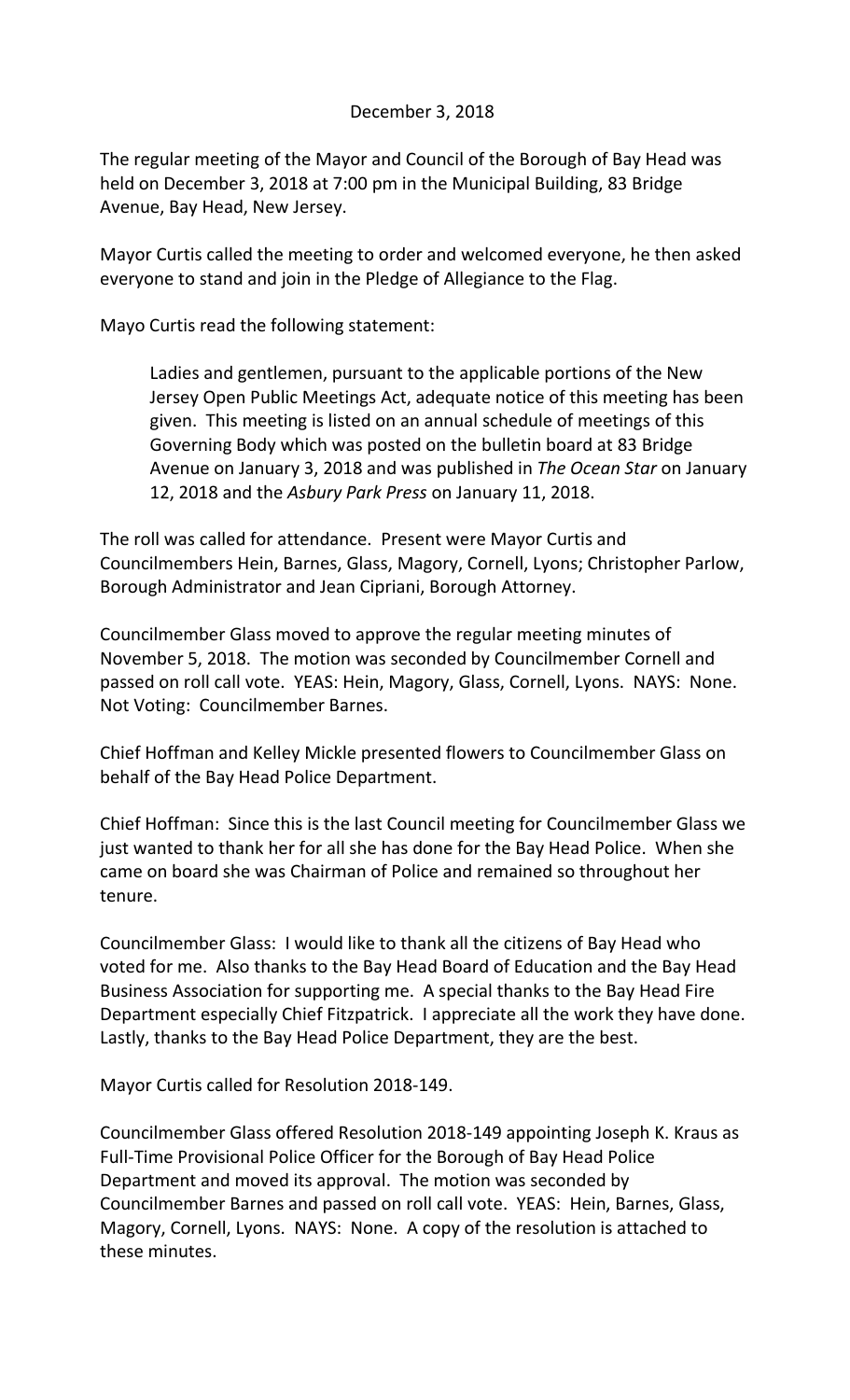Mayor Curtis administered the Oath of Office to Joseph K. Kraus.

Mayor Curtis called for Reports of Standing Committees.

Councilmember Hein, Public Services, read the Construction Official, Zoning and Code Enforcement reports for the month of November. Copies of the reports are attached to these minutes.

Councilmember Barnes, Legal and Planning, had no report.

Councilmember Glass, Public Safety, read the Police and Fire Department report for the month of November. Copies of the reports are attached to these minutes.

Fire Department – Tip of the Month:

Christmas Tree Fire Safe

The tree shouldn't be shedding its needles readily.

Always place your tree away from heat sources like fireplaces, radiators, candles, heat vents or lights.

Keep the tree base filled with water to avoid a dry out.

Keep all your holiday candles away from your Christmas tree, surrounding furniture and décor.

Councilmember Magory, Public Works, read the attached Public Works Report for the month of November.

Councilmember Cornell, Parks, Grounds and Recreation: The DEP Water Quality Restoration Grant (Living Shoreline) we applied for has been delayed. Hopefully we will hear in January.

Dan Paulus, Chairman of the Environmental Commission is unable to be here tonight so Heather Robertson will give an overview of the Annual Report which will be posted to the Bay Head website.

Ms. Robertson: We conducted three outreach programs in 2018.

- 1. Native Plant Sale which also educated and encouraged the public to use the plants in their landscaping during Art in the Park.
- 2. Hosted Barnegat Bay Blitz on June  $8^{\text{th}}$ .
- 3. Kids Crabbing Contest on Scow Ditch Dock during the Clam Bake at the Bay Head Firehouse. The kids loved it and were educated as to crabs and how to keep the bay clean.

Dr. Sousza from Princeton Hydro will be speaking at the December  $11<sup>th</sup>$ meeting speaking on the shoreline. This meeting will be in the conference room and start at 5:30 pm.

Councilmember Lyons, Finance: We are working on the 2019 budget. Tonight we are presenting a resolution for the 2019 salaries. Bill Antonides, CFO gave me projections for the 2019 Capitol Budget and also a three year projection which will allow us to plan more long term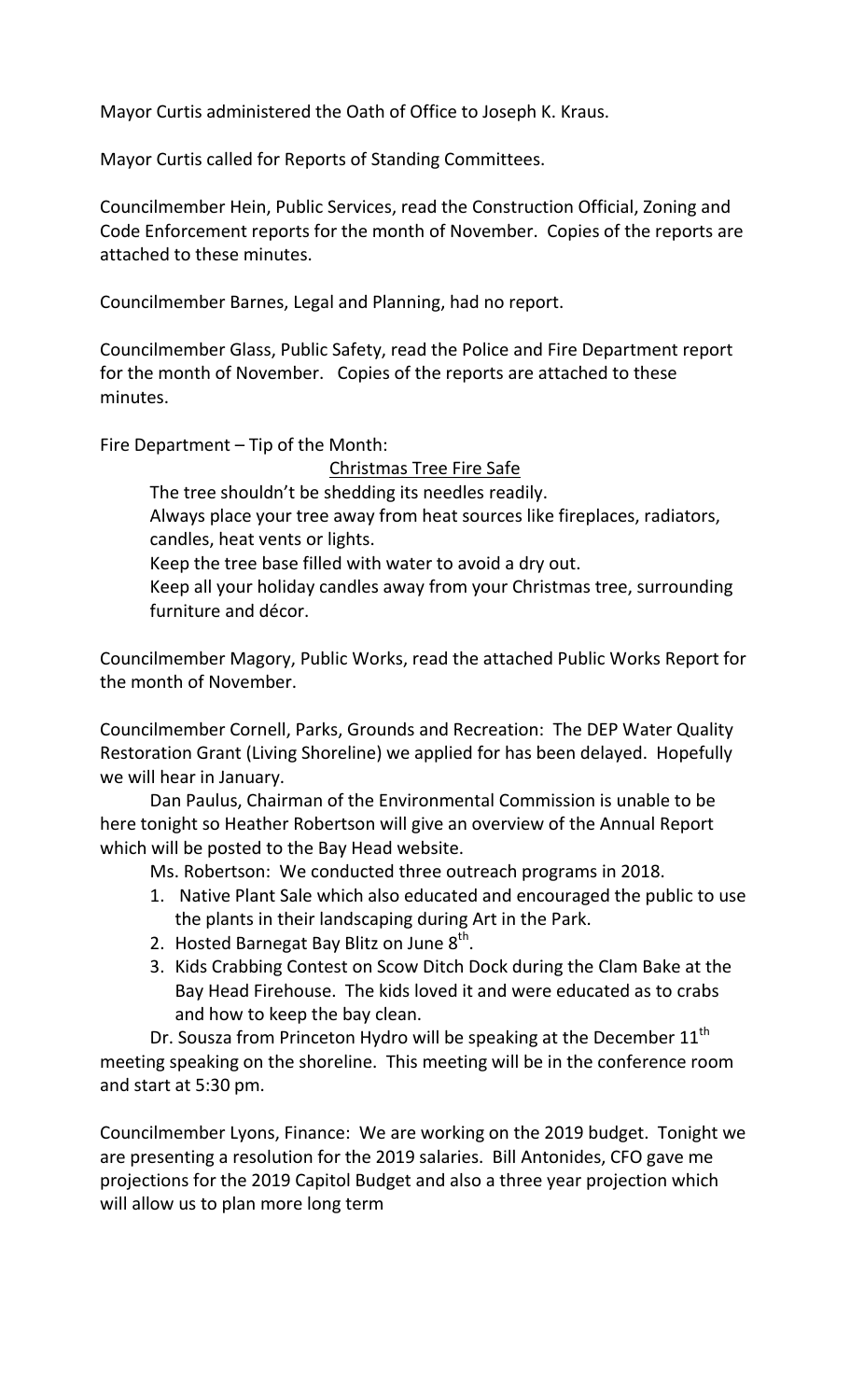Technology: During the classes at the New Jersey League of Municipalities conference we discovered that our website needs to be ADA compliant. We contacted our webmaster and with just a minor tique it was resolved for us.

Councilmember Hein: What is an ADA website?

Mr. Parlow: It allows people with certain devices to use the information we post. It translates the information into a format they can utilize.

Christopher Parlow, Borough Administrator, in November we did receive responses for RFP's for attorney, auditor, engineer, planner and prosecutor. We received multiple sets of those proposals and they are available for each councilmember. You need to review and make a decision with the month so the professionals can be appointed at the January meeting.

Mayor Curtis called for Clerk's Correspondence.

Ms. Applegate offered the following:

An application for Raffles License for Off Premise 50/50 from Big Brothers Big Sisters of Ocean County, Inc. for an event to be held at the Bay Head Yacht Club on April 12, 2019 with drawing to be held at 10 pm.

Request from Kiersten Ottmer to use Centennial Park on Sunday, December 8, 2019 from 1:30 to 4:30 pm for a wedding ceremony with live music, acoustic guitar a few minutes at the start of the ceremony. They would also like to set up 100 chairs.

Mayor Curtis opened the request up to Council.

Councilmember Hein: I am glad to see people use the park but we just denied a request this summer for a party with a pizza oven. We need to have some rules to follow.

Councilmember Lyons: The issues also need to go before the Chief for his review.

Ms. Cipriani: You did discuss a special events ordinance.

Councilmember Glass: That will be the Sunday of Christmas in Bay Head in 2019. Parking could be an issue.

Councilmember Cornell: Would they want to close a section of the park off?

Mayor Curtis: We need to meet with them.

Councilmember Cornell: Yes, I agree.

Chief Hoffman: Other towns have rules they have to follow.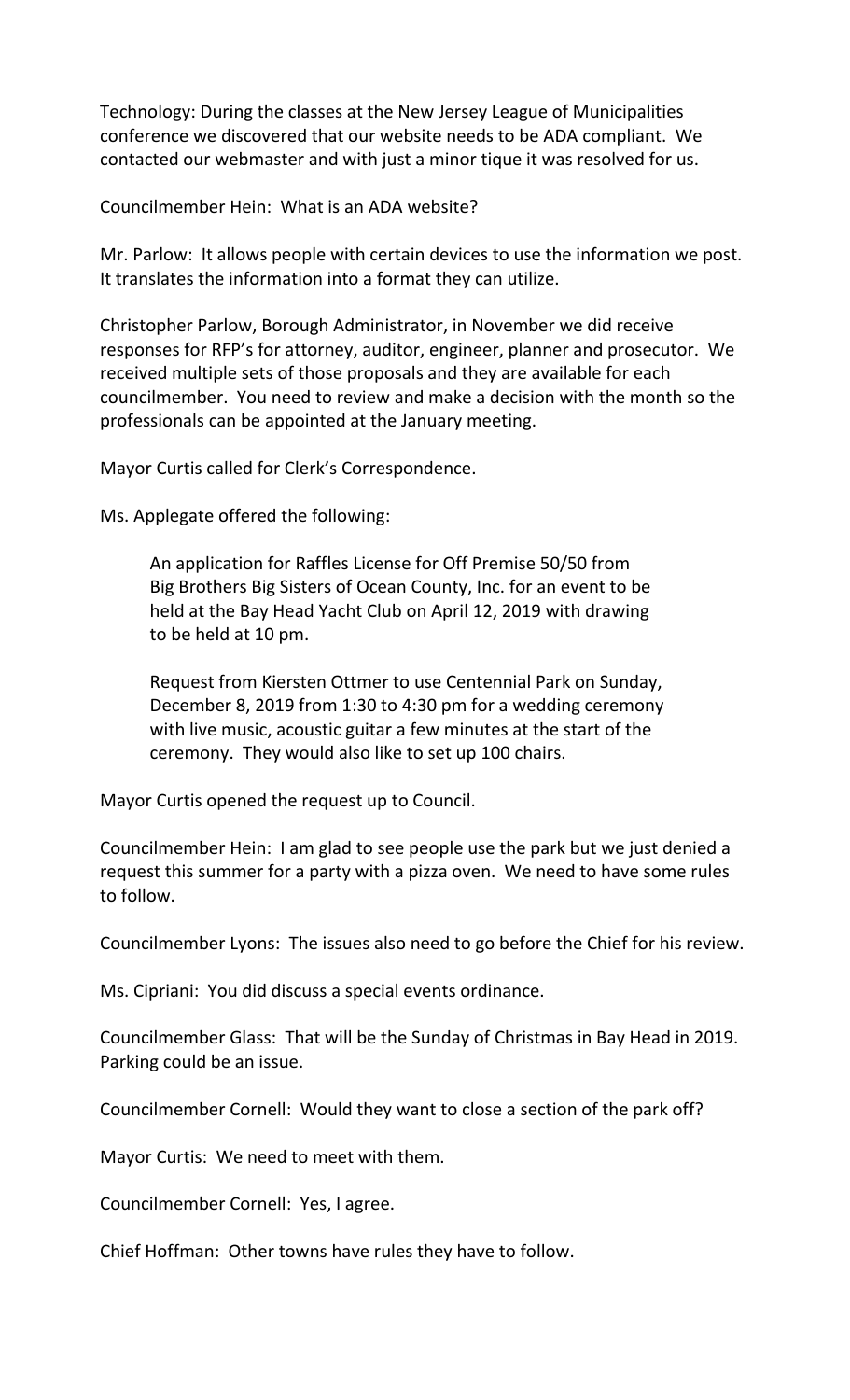Mr. Parlow: You need to determine if that is the business you want to get into  $$ weddings, birthday parties – it could be an event every week. Do you want to have that type of use for your park?

Councilmember Barnes: Another favorite topic to certainly rise would be noise.

Councilmember Glass: People presently request streets closed for block parties but they are in front of their homes and all neighbors participate. In the past the park has been used for Bay Head events such as Art in the Park and local church events.

Ms. Cipriani: You could limit to Bay Head only but you should have procedures to follow. If it is only to be used by nonprofits and religious groups – you have to be clear as to the perimeters – limit the events to specific months etc. You have the control to say no or yes.

Mayor Curtis: Diane, please formulate some use of Centennial Park, Howe Park, Evergreen Park and the north end of Twilight Lake.

Ms. Cipriani: I will send Diane a sample ordinance.

Councilmember Glass moved to approve the request from Big Brothers Big Sisters of Ocean County, Inc. The motion was seconded by Councilmember Hein and passed on roll call vote. YEAS: Hein, Barnes, Glass, Magory, Cornell, Lyons. NAYS: None.

Councilmember Glass moved to table the request from Kiersten Ottmer for the use of Centennial Park. The motion was seconded by Councilmember Hein and passed on roll call vote. YEAS: Hein, Barnes, Glass, Magory, Cornell, Lyons. NAYS: None.

Mayor Curtis called for Resolutions.

Councilmember Lyons offered Resolution 2018-150 amending Resolution 2018- 123 providing for Salaries and Compensation of the Police Department of the Borough of Bay Head for 2018.

Councilmember Glass offered Resolution 2018-151 authorizing the Bay Head Police Department to participate in the Defense Logistics Agency, Law Enforcement Support Office 1033 Program to enable the Bay Head Police Department to request and acquire excess Department of Defense Equipment.

Councilmember Lyons offered Resolution 2018-152 authorizing 2018 Municipal Budget Transfer.

Councilmember Lyons offered Resolution 2018-153 providing for Salaries and Compensation of Borough Officials and Employees for 2019.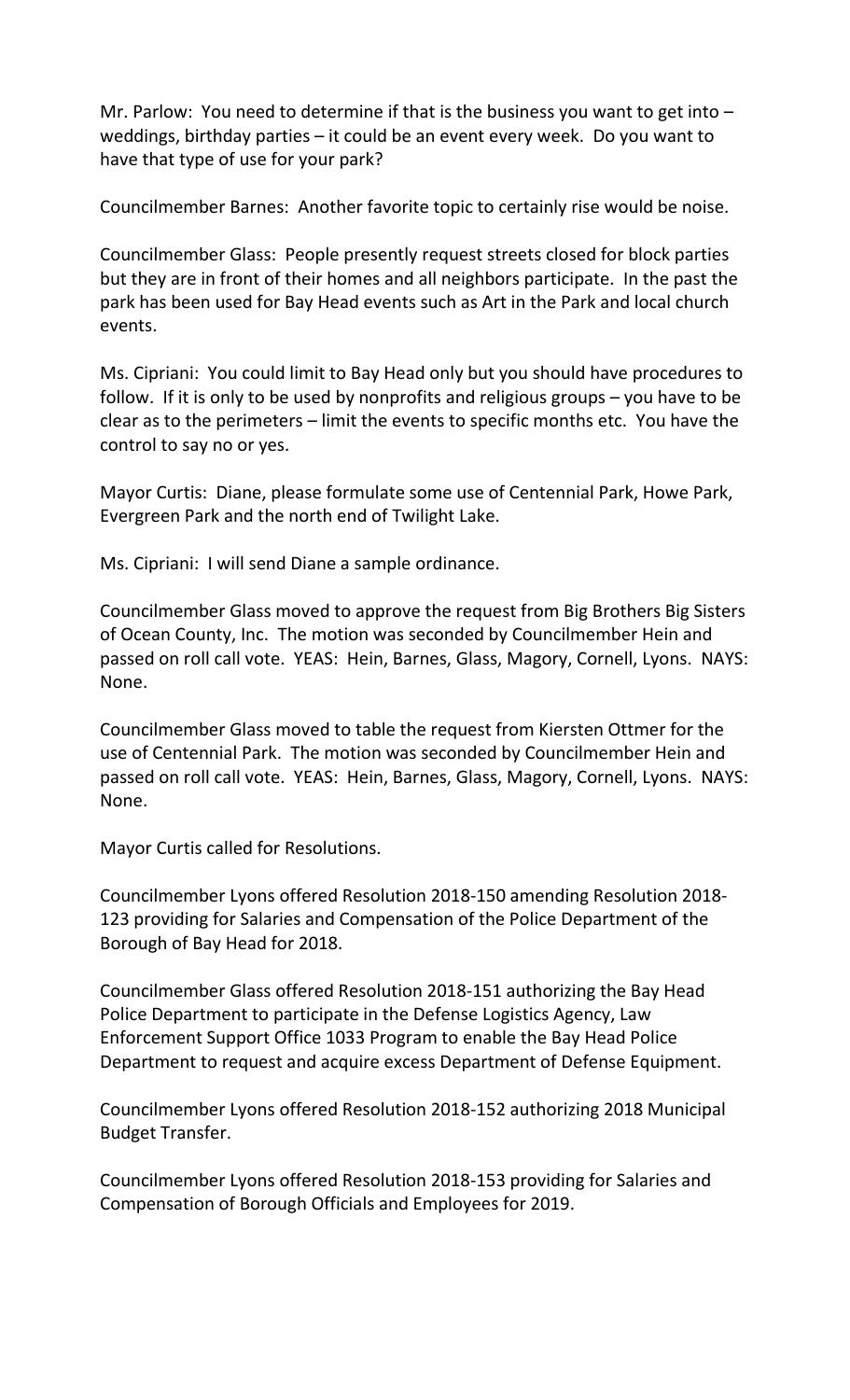Councilmember Lyons offered Resolution 2018-154 providing for the Insertion of a Special Item of Revenue in the Budget of the Borough of Bay Head pursuant to N.J.S.A. 40A:4-87 (Chapter 159 – Driver Sober or Get Pulled Over 2018 Holiday Crackdown - \$5,500.00).

Councilmember Hein offered Resolution 2018-155 authorizing the execution of a Shared Services Agreement with the County for the Conducting of Certain Fire Inspection Services on Behalf of the Borough of Bay Head.

Councilmember Lyons offered Resolution 2018-156 cancel General Capital Improvement authorization.

Councilmember Glass moved the above resolutions be adopted. The motion was seconded by Councilmember Magory.

Mayor Curtis asked if there were any questions from the public concerning the resolutions presented. There were none, Mayor Curtis closed the discussion by the public.

The motion passed on roll call vote: YEAS: Hein, Barnes, Glass, Magory, Cornell, Lyons. NAYS: None. A copy of each resolution is attached to these minutes.

Mayor Curtis called for Ordinance Second Reading, Public Discussion and Vote.

Councilmember Barnes offered Ordinance 2018-15 entitled:

ORDINANCE OF THE BOROUGH OF BAY HEAD, COUNTY OF OCEAN, STATE OF NEW JERSEY, AMENDING AND SUPPLEMENTING CHAPTER 177 OF THE BOROUGH CODE ENTITLED "PEDDLING AND SOLICITING"

Councilmember Barnes moved this ordinance be adopted on second reading and final passage. The motion was seconded by Councilmember Hein.

Councilmember Barnes: This amendment will eliminate the hot food vendor but will still allow two ice cream vendors.

Mayor Curtis opened the meeting to the public for a public hearing on this ordinance.

There being no questions or comments the public hearing was closed.

The motion passed on roll call vote. YEAS: Hein, Barnes, Glass, Magory, Cornell, Lyons. NAYS: None. A copy of this ordinance is attached to these minutes.

Councilmember Lyons offered Ordinance 2018-16 entitled:

AN ORDINANCE ESTABLISHING SALARY, WAGES, HOLIDAYS, SICK LEAVE, VACATIONS AND OTHER BENEFITS OF EMPLOYMENT OF CERTAIN OFFICIALS AND NON-UNION EMPLOYEES OF THE BOROUGH OF BAY HEAD, OCEAN COUNTY, NEW JERSEY, FOR THE CALENDAR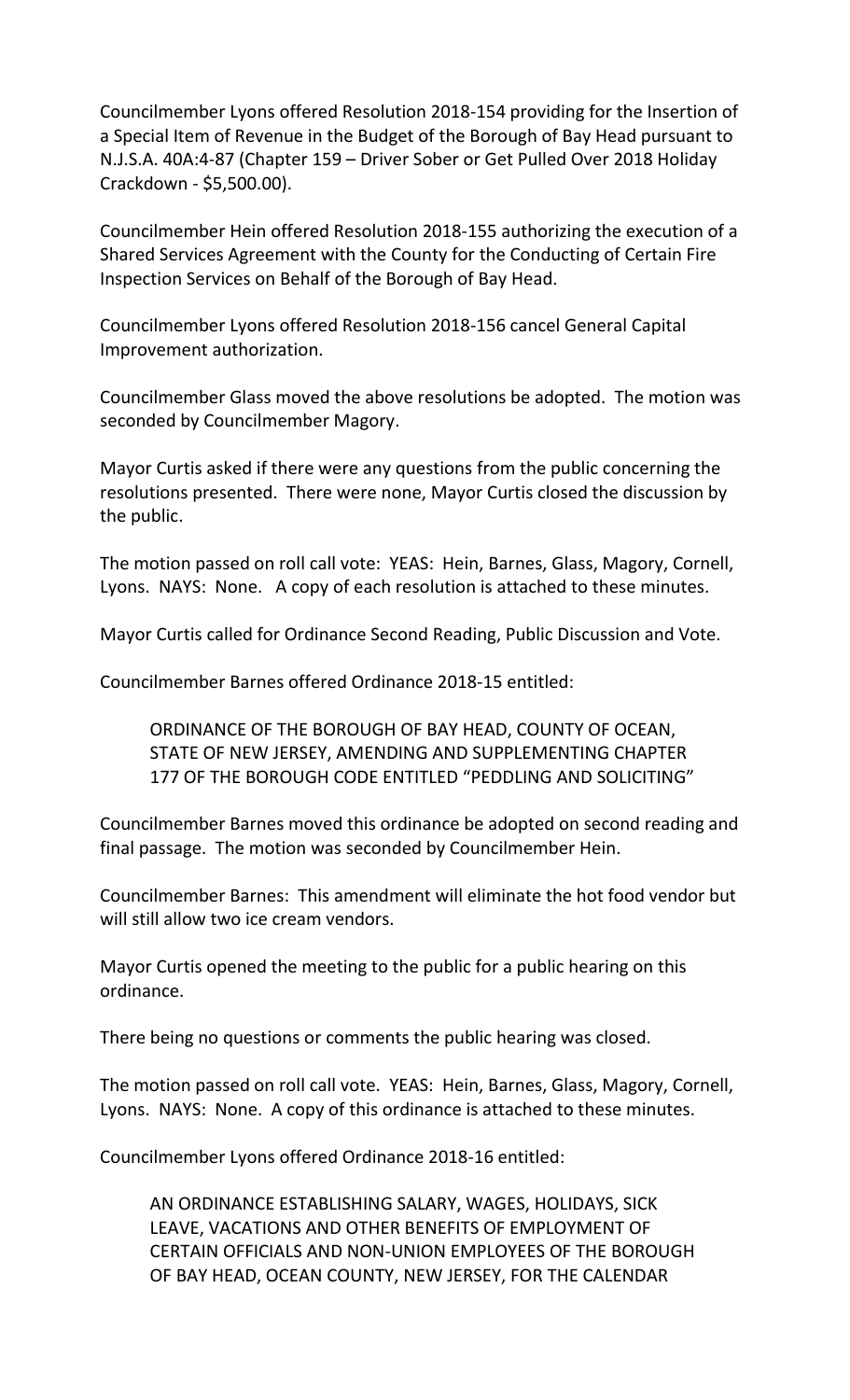## YEAR 2019 THROUGH 2022

Councilmember Lyons moved this ordinance be adopted on second reading and final passage. The motion was seconded by Councilmember Magory.

Mayor Curtis opened the meeting to the public for a public hearing on this ordinance.

There being no questions or comments the public hearing was closed.

The motion passed on roll call vote. YEAS: Hein, Barnes, Glass, Magory, Cornell, Lyons. NAYS: None. A copy of this ordinance is attached to these minutes.

Councilmember Hein: I would like to thank the Ocean Star for the article concerning marijuana and Mayor Reid's hope to persuade legislators to vote against legalization. Mayor Reid is also executive director of the New Jersey Chapter of Responsible Approaches to Marijuana Policy and gave testimony to a joint session of the state Senate and Assembly Budget and Appropriations Committees on Monday, Nov. 26. This sounds like something we should consider.

Councilmember Barnes: I will reach out to Mayor Reid.

Mayor Curtis called for Unfinished Business. There was none.

Mayor Curtis called for New Business. There was none.

Mayor Curtis opened the meeting to the public.

Lois Johnson, 818 Main Avenue: I would like to congratulate Mayor Curtis for being accepted in the New Jersey League of Municipalities Silver Hall of Fame for his ten years of service to the Borough of Bay Head as Mayor.

Helene DeFilippis, 78 Goetze Street: I was saddened to hear the rumor about Robert Hein. I hope it is not true. You have done a great service to Bay Head and to towns across the country. Please reconsider.

Councilmember Hein: Thank you for your comments.

Mayor Curtis: I would like to wish you a happy and healthy holiday season. The topic the students chose was back bay flooding – most of our damage comes from the bay and it seems to get worse with each storm. We are looking into it as are all the barrier towns because we all have the same problem. It is a big issue for us.

Councilmember Lyons moved to approve the vouchers for payment. The motion was seconded by Councilmember Magory and passed on roll call vote. YEAS: Hein, Barnes, Glass, Magory, Cornell, Lyons. NAYS: None. A list of vouchers is attached to these minutes.